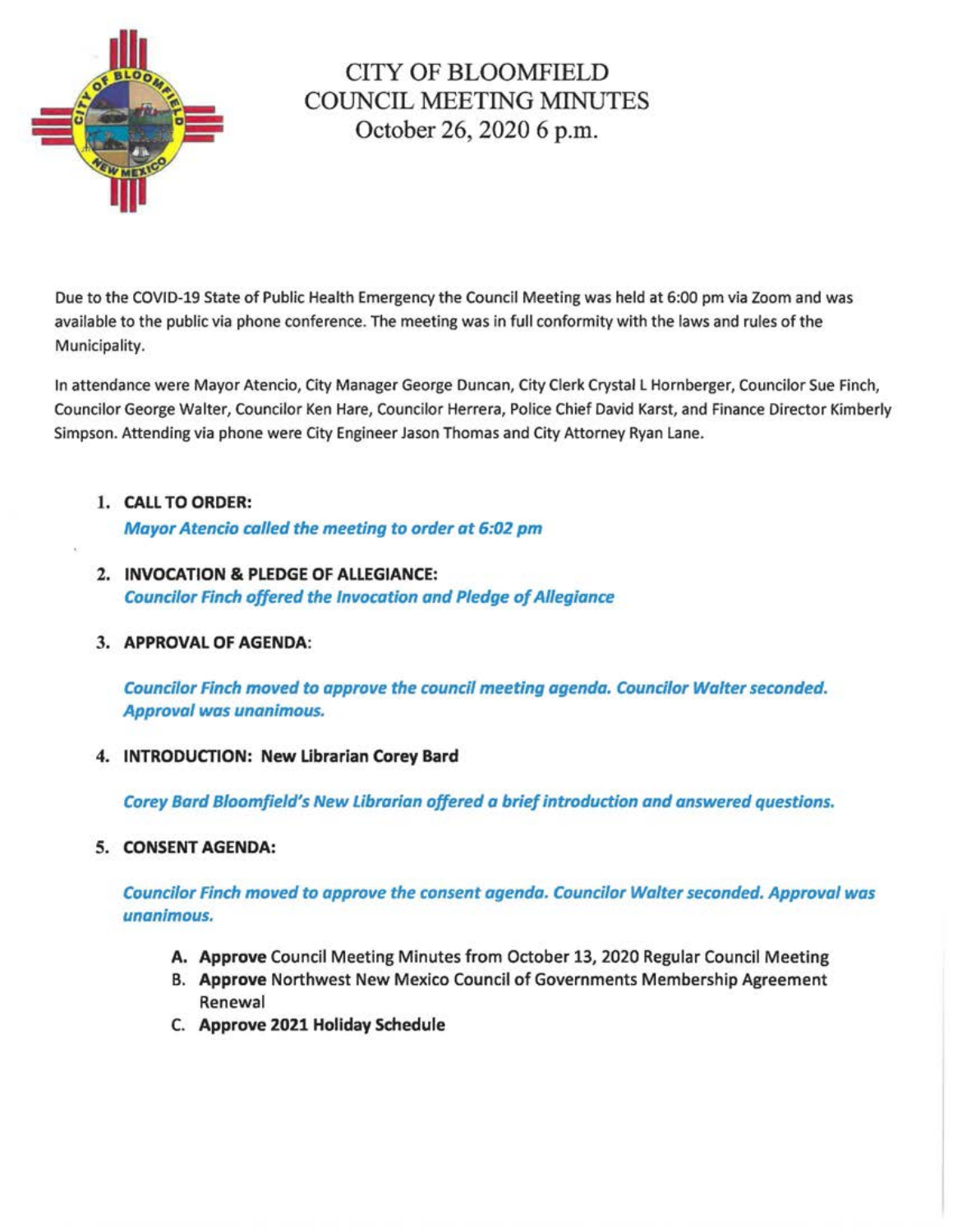#### 6. NEW BUSINESS:

A. Discussion and Possible Action Regarding an Agreement with Gravity Pad City Manager George Duncan

Discussions were held with Kevin Winner and questions were answered regarding a potential agreement with Gravity Pad.

- B. Discussion and Possible Action to Approve Accounts Payable Discussions were held and questions were answered regarding accounts payable. Councilor Finch moved to approve accounts payable. Councilor Herrera seconded. Approval was unanimous.
- C. Discussion Monthly Financial Report and GRT Report Finance Director Kimberly Simpson Finance Director Kimberly Simpson presented council with and answered questions regarding the monthly financial report and GRT report.
- D. Discussion and Possible Action to Adopt Ordinance 489 Amending Ordinance No. 186 Relating to Fire Prevention and Protection. Police Chief David Karst Police Chief David Karst requested approval of Ordinance 489 Amending Ordinance No. 186 Relating to Fire Prevention and Protection. Councilor Herrera, Councilor Finch, and Councilor Walter had questions regarding Ordinance 489. Councilor Hare moved to approve Ordinance 489 as it was written. There was no seconded. A decision was made to table Ordinance 489.
- E. Discussion and Possible Action to Adopt Ordinance 490 Amending Ordinance 94 Relating to Offenses. Police Chief David Karst

Police Chief David Karst requested approval of Ordinance 490 Amending Ordinance 94 Relating to Offenses. Councilor Hare moved to approve. Councilor Walter seconded. Approval was unanimous.

- F. Discussion and Possible Action to Adopt Ordinance 491 Amending Ordinance 39, 149, 160, 163, 172, 266, 311, 341, 355, 468 Relating to Taxation Police Chief David Karst Police Chief David Karst requested approval of Ordinance 491 Amending Ordinance 39, 149, 160, 163, 172, 266, 311, 341, 355, 468 Relating to Taxation. Councilor Hare moved to approve. Councilor Walter seconded. Approval was unanimous.
- G. Discussion and Possible Action to Approve an Intent to Adopt Ordinance 493 Amending Ordinance 252 Relating to Tobacco Sales to Minors Police Chief David Karst Police Chief David Karst request approval of an Intent to Adopt Ordinance 493 Amending Ordinance 252 Relating to Tobacco Sales to Minors. Councilor Finch moved to approve. Councilor Hare seconded. Approval was unanimous.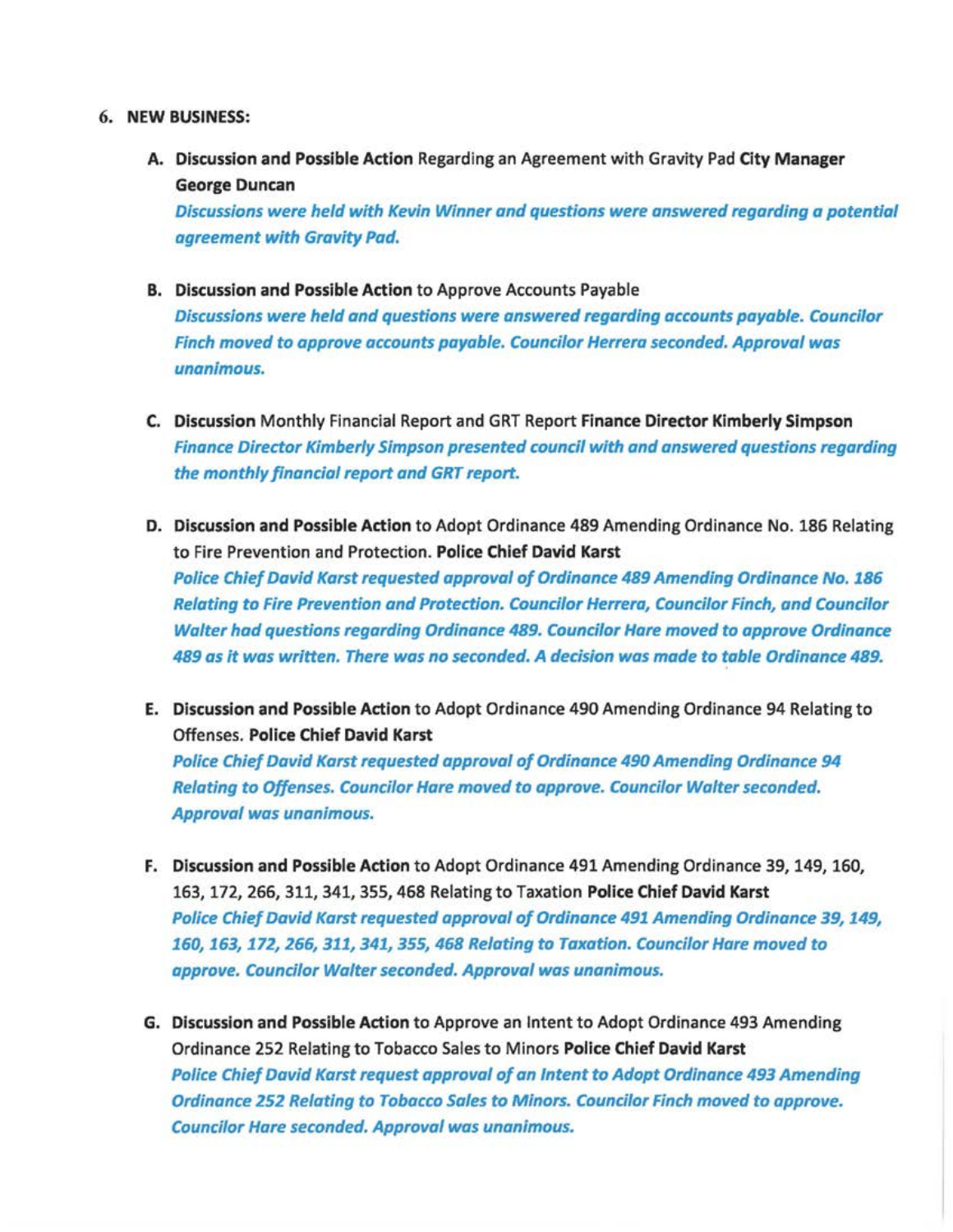- H. Discussion and Possible Action to Approve an Intent to Adopt Ordinance 494 Amending Ordinance 94 Relating to Larceny and Shoplifting Police Chief David Karst Police Chief David Karst requested approval of an Intent to Adopt Ordinance 494 Amending Ordinance 94 Relating to Larceny and Shoplifting. Councilor Hare moved to approve. Councilor Finch seconded. Approval was unanimous.
- I. Discussion and Possible Action to Approve an Intent to Adopt Ordinance 495 Relating to Offenses Against Public Safety Police Chief David Karst Police Chief David Karst requested approval of an Intent to Adopt Ordinance 495 Relating to Offenses Against Public Safety. Councilor Herrera moved to approve. Councilor Finch seconded. Approval was unanimous.
- J. Discussion and Possible Action to Approve Change Order 1 for the East Blanco Bridge Project City Engineer Jason Thomas

City Engineer Jason Thomas requested approval to Approve Change Order 1 for the East Blanco Bridge Project. Councilor Finch moved to approve. Councilor Hare seconded. Approval was unanimous.

- K. Discussion and Possible Action to Accept a New Loan Offer, CWSRF 103, what will replace CWSRF 101, from the Clean Water State Revolving Loan Fund, for the Water Reclamation Facility Improvements Project. City Engineer Jason Thomas City Engineer Jason Thomas requested approval to Accept a New Loan Offer, CWSRF 103, what will replace CWSRF 101, from the Clean Water State Revolving Loan Fund, for the Water Reclamation Facility Improvements Project. Councilor Hare moved to approve. Councilor Finch seconded. Approval was unanimous.
- L. Discussion and Possible Action to Approve an Intent to Adopt Ordinance 496 an Ordinance to Amend Ordinance 488, for the Purpose of Entering into Loan Agreement CWSRF 103 with a Lower Interest Rate, for the Water Reclamation Facility Improvements Project. City Engineer Jason Thomas

City Engineer Jason Thomas requested approval of an Intent to Adopt Ordinance 496 an Ordinance to Amend Ordinance 488, for the Purpose of Entering into Loan Agreement CWSRF 103 with a Lower Interest Rate, for the Water Reclamation Facility Improvements Project. Councilor Finch moved to approve. Councilor Hare seconded. Approval was unanimous.

7. UNFINISHED BUSINESS: There was no unfinished business.

#### 8. PUBLIC INPUT (Limited to five [5] minutes per person):

- A. Comments from the Public There was no public comment.
- B. Comments from Department Heads and/or Council